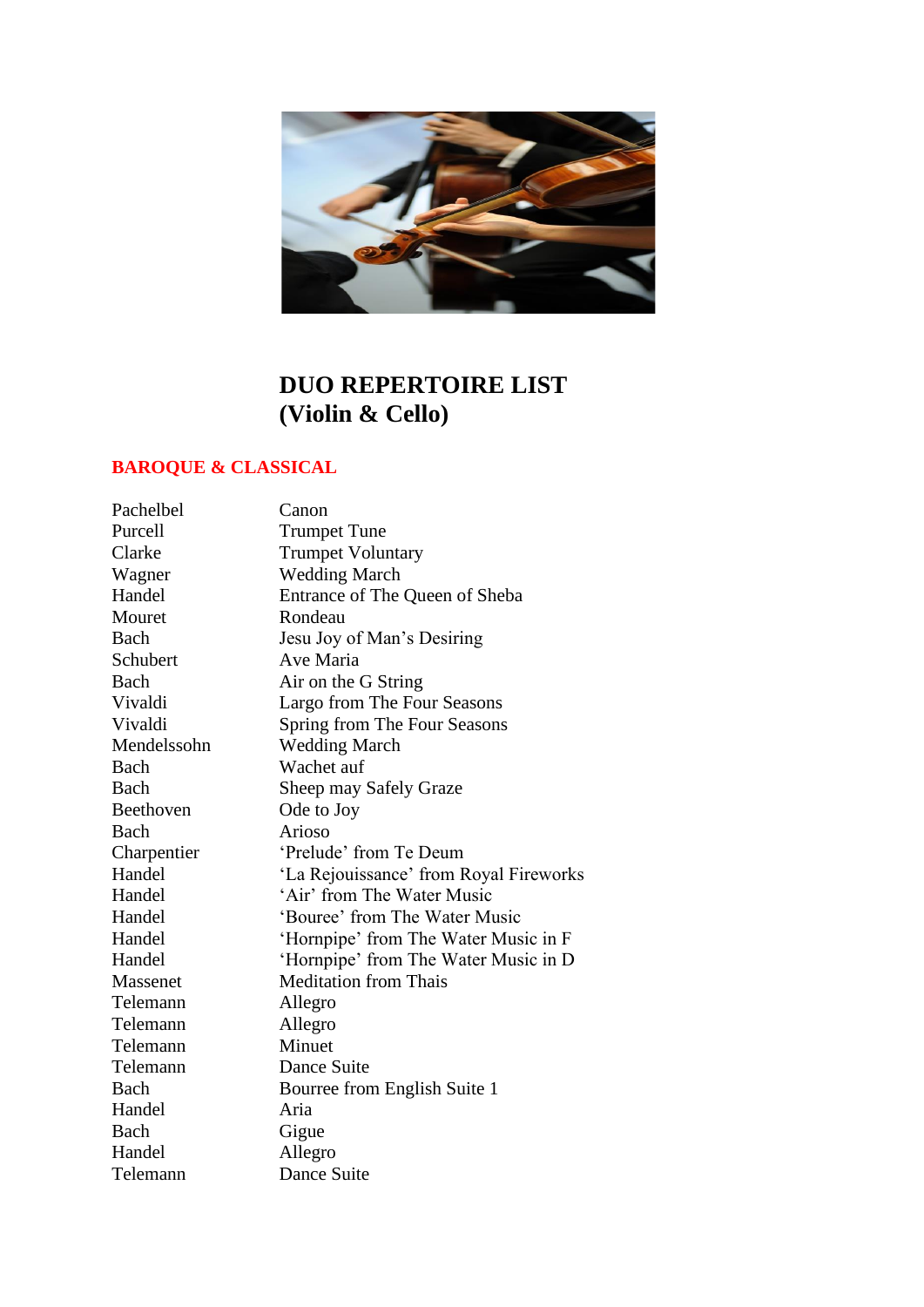| Bach          | Bouree                                           |
|---------------|--------------------------------------------------|
| Telemann      | Moderato                                         |
| Bach          | Gavotte                                          |
| Bach          | Bouree from French Suite 6                       |
| Bach          | Air from French Suite 4                          |
| Bach          | Polonaise                                        |
| Bach          | Gavotte from English Suite No. 3                 |
| Delibes       | The Flower Duet from Lakme                       |
| Faure         | Pavane                                           |
| Mozart        | Two Duos KV 423 & 424                            |
| Mozart        | Eine Kleine Nacht Musik 1 <sup>st</sup> Movement |
| Mozart        | Ave verum corpus                                 |
| <b>Brahms</b> | Hungarian Dance No. 5                            |
| C. Frank      | Panis Angelicus                                  |
| Webber        | Piu Jesu                                         |
| Mascagni      | Intermezzo from Cavaleria Rusticana              |
| Debussy       | Clare de lune                                    |
| Dvorak        | Humoresque                                       |
| Elgar         | Salut D'amour                                    |
| Karl Jenkins  | Palladio                                         |
| Puccini       | Nessun Dorma                                     |
| Capua         | O Sole Mio                                       |

## **FOLK**

My Love is Like a Red Red Rose Marie's Wedding Londonderry Air Highland Cathedral

### **POPULAR MUSIC – CLASSIC/MODERN**

| Girls Like You        | maroon5              |
|-----------------------|----------------------|
| In My Blood           | <b>Shawn Mendes</b>  |
| Strange               | Kris Bowers          |
| Thank You Next        | Ariana Grande        |
| <b>Wildest Dreams</b> | <b>Taylor Swift</b>  |
| Just Like Heaven      | The Cure             |
| Bless the Broken Road | <b>Rascal Flatts</b> |
| Elbow                 | One Day Like This    |
| <b>Ed Sheeran</b>     | Perfect              |
| Clean Bandit          | <b>Rather Be</b>     |
| Birdy                 | Wings                |
| Blink 182             | I'm Lost Without You |
| <b>Billy Joel</b>     | Piano Man            |
| Ben E. King           | Stand by Me          |
| Etta James            | At Last              |
|                       |                      |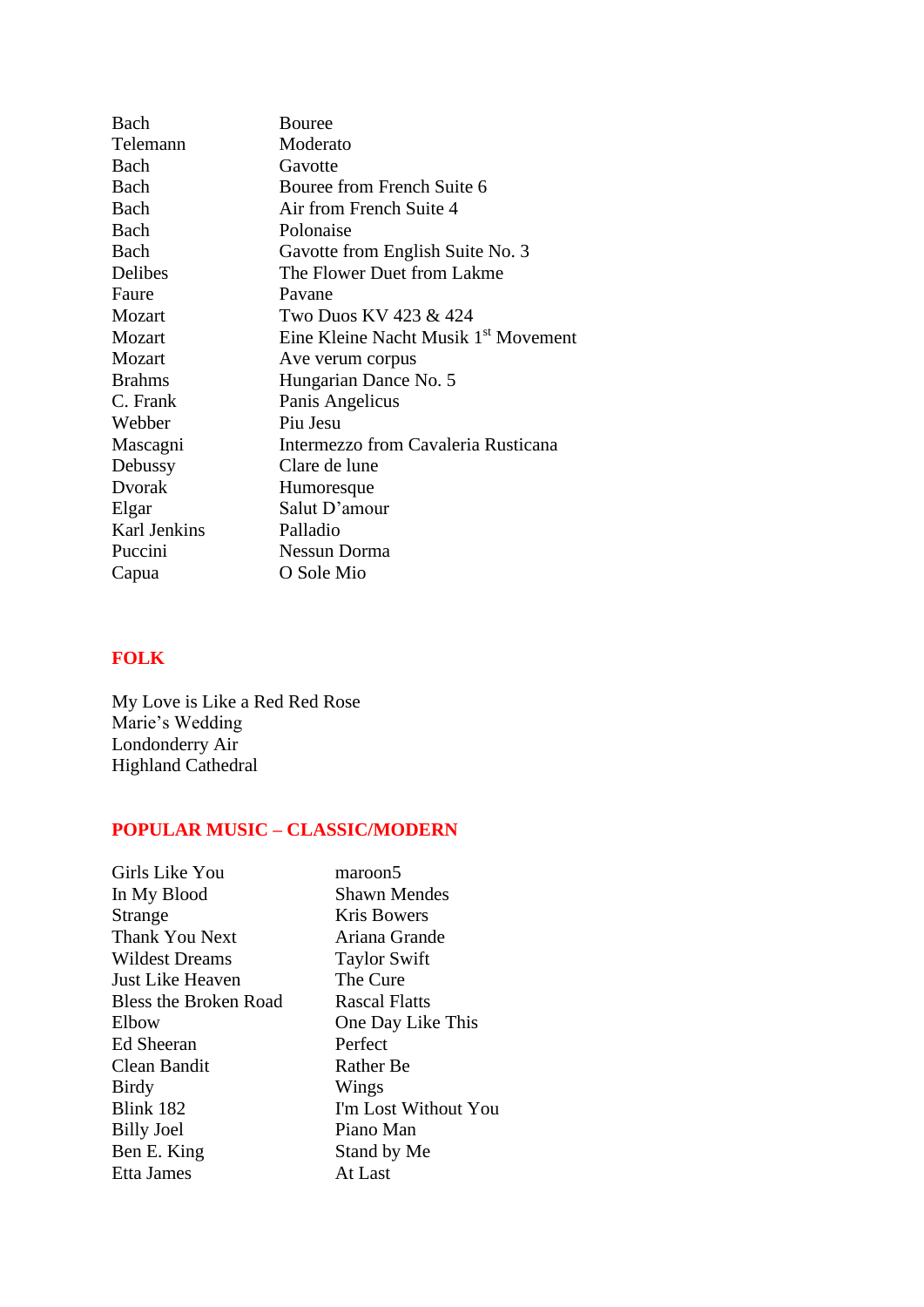Dean Martin That's Amore Feels Like Home Edwina Hayes Rolling Stones She's A Rainbow Leonard Cohen Hallelujah Take That Greatest Day Arctic Monkeys Mardy Bum Snow Patrol Chasing Cars Christina Perri A Thousand Years John Legend All of Me Sting Fields of Gold Lady Gaga Bad Romance

Robbie Willams/Sinatra Beyond the Sea Stevie Wonder Signed Sealed Delivered Paul Simon The Sound of Silence Paul Simon<br>Bridge Over Troubled Water Simon & Garfunkel If I Could (El Condor Pasa) Louis Armstrong What a Wonderful World Beatles All You Need Is Love Beatles Here Comes the Sun Beatles When I'm Sixty Four Elvis Presley Can't Help Falling in Love Bruno Mars Just the Way You Are The Verve Bitter Sweet Symphony Phil Collins A Groovey Kind of Love Bryan Adams Everything I Do I Do It For You Bee Gees How Deep Is Your Love Abba Money Money Money

#### **FILM & TV**

Girls Like You Bridgerton In My Blood Bridgerton Strange Bridgerton Thank You Next Bridgerton Come and Get Your Love Guardians of the Galaxy Maria West Side Story Game of Thrones Main Theme Game of Thrones Indiana Jones Theme Indiana Jones When You Believe Prince of Egypt Quest for Camelot The Prayer (Celine Dion) Come What May Moulin Rouge For the Love of a Princess Braveheart Last of the Mohicans Main Theme Rainbow Connection The Muppet Movie He's a Pirate Pirates of the Carribean Moon River Breakfast at Tiffany's

Harry Potter Main Theme Harry Potter (Hedwig's Theme) Por Una Cabeza Scent of a Woman/Schindler's List Feels Like Home Edwina Hayes, My Sister's Keeper